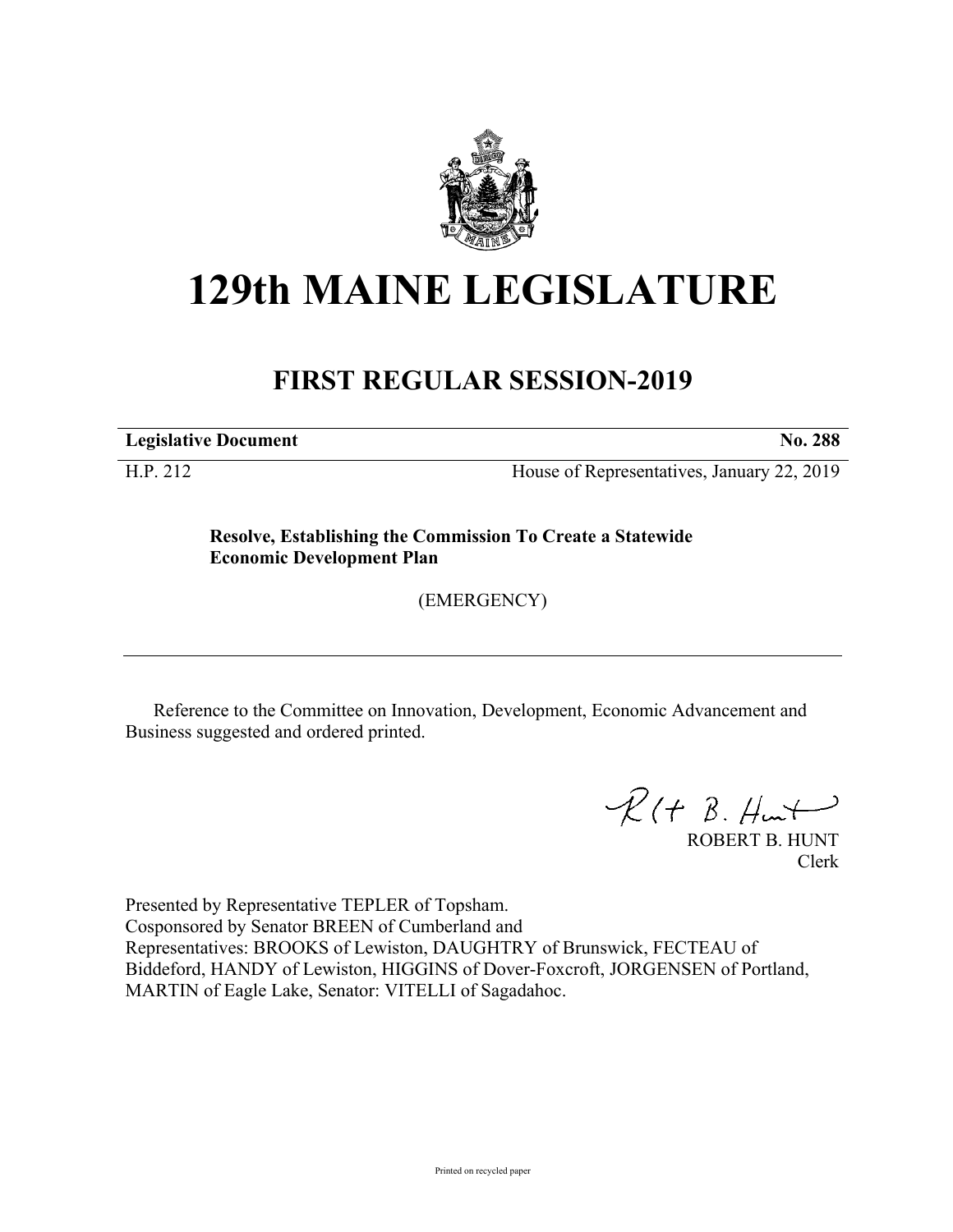- **Emergency preamble. Whereas,** acts and resolves of the Legislature do not become effective until 90 days after adjournment unless enacted as emergencies; and
- **Whereas,** this resolve establishes the Commission To Create a Statewide Economic Development Plan to study a number of economic development issues and create a strategic, regionally focused economic development plan; and
- **Whereas,** the study must be initiated before the 90-day period expires in order that the study may be completed and a report submitted in time for submission to the next legislative session; and
- **Whereas,** in the judgment of the Legislature, these facts create an emergency within the meaning of the Constitution of Maine and require the following legislation as immediately necessary for the preservation of the public peace, health and safety; now, therefore, be it
- **Sec. 1. Commission established. Resolved:** That the Commission To Create a Statewide Economic Development Plan, referred to in this resolve as "the commission," is established.
- **Sec. 2. Commission membership. Resolved:** That, notwithstanding Joint Rule 353, the commission consists of 20 members appointed as follows:
- 18 18 1. Two members of the Senate appointed by the President of the Senate, including members from each of the 2 parties holding the largest number of seats in the Legislature;
- 2. Two members of the House of Representatives appointed by the Speaker of the House, including members from each of the 2 parties holding the largest number of seats in the Legislature;
- 3. The Chancellor of the University of Maine System or the chancellor's designee;
- 4. The President of the Maine Community College System or the president's designee;
- 5. An individual representing a private organization focused on promoting economic growth in the State appointed by the President of the Senate;
- 6. An individual representing a private research institution appointed by the Speaker of the House;
- 7. The Commissioner of Economic and Community Development or the commissioner's designee;
- 8. The State Economist or the State Economist's designee;
- 9. A member of the Maine Economic Growth Council, established in the Maine Revised Statutes, Title 10, section 929-A, appointed by the President of the Senate;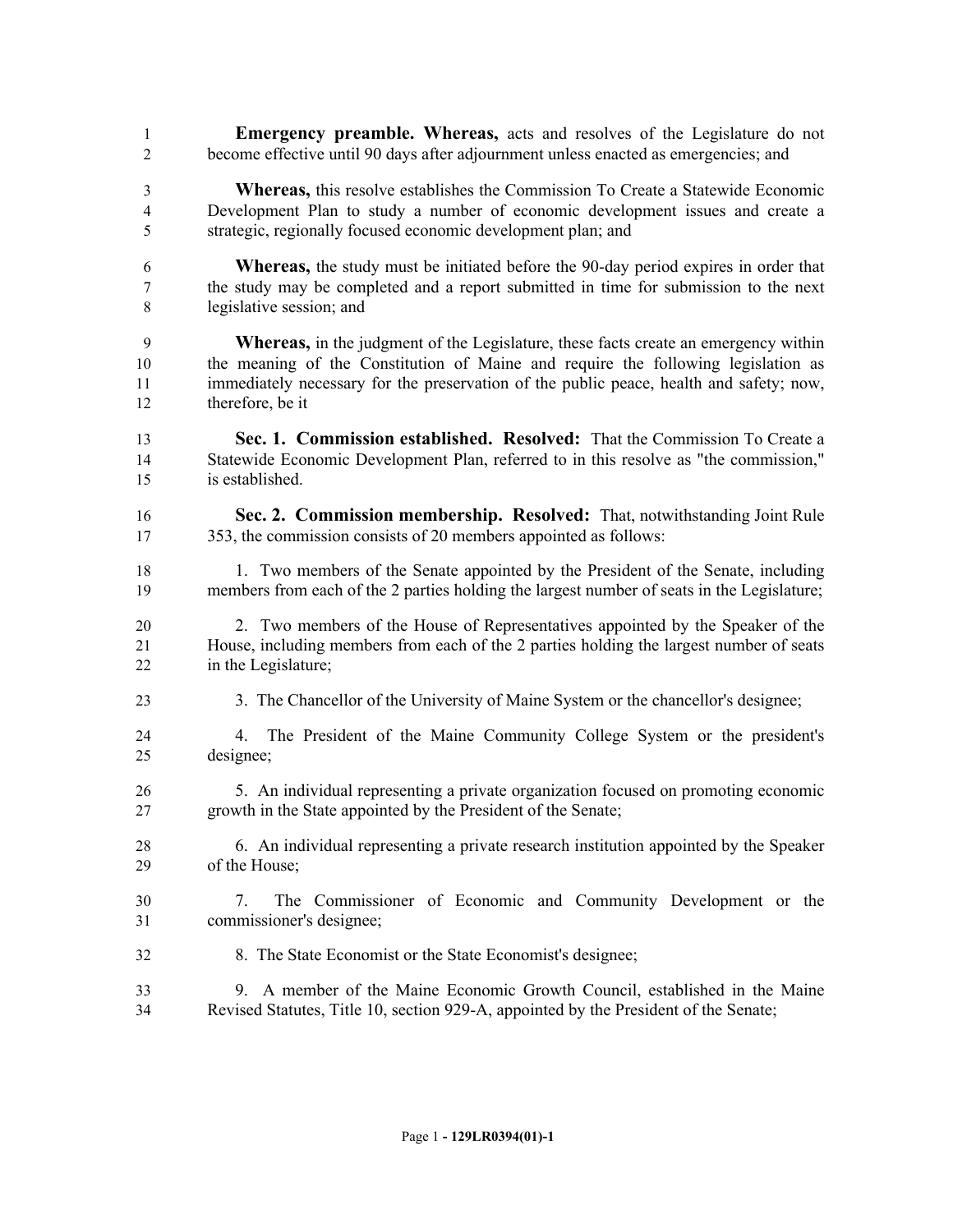- 10. A representative of the Maine State Chamber of Commerce appointed by the President of the Senate;
- 11. A representative of a regional chamber of commerce appointed by the Speaker of the House;
- 
- 

12. The Commissioner of Transportation or the commissioner's designee;

 13. Three members representing business or professional organizations, 2 of whom may be representatives of business or professional enterprises based outside of the State but that have or have had business interests in the State and that may include foreign nationals, appointed by the President of the Senate; and

 14. Three members representing business or professional enterprises, each based in a separate region of the State, who may not be in the same industry, including at least one representing a business with fewer than 25 employees, appointed by the Speaker of the House.

 **Sec. 3. Chairs. Resolved:** That the first-named Senate member is the Senate chair and the first-named House of Representatives member is the House chair of the commission.

- **Sec. 4. Appointments; convening of commission. Resolved:** That all appointments must be made no later than 30 days following the effective date of this resolve. The appointing authorities shall notify the Executive Director of the Legislative Council once all appointments have been completed. After appointment of all members, the chairs shall call and convene the first meeting of the commission. If 30 days or more after the effective date of this resolve a majority of but not all appointments have been made, the chairs may request authority and the Legislative Council may grant authority for the commission to meet and conduct its business.
- **Sec. 5. Duties. Resolved:** That the commission shall create a strategic, regionally focused economic development plan for the State, including:
- 1. An inventory and analysis of the State's competitive advantages and an inventory and analysis of factors that tend to retard economic development in the State;
- 2. Identification and analysis of state, national and international economic trends affecting the State's economic development;

 3. Development of strategies for the promotion of business formation, expansion, recruitment and retention through aggressive marketing, international development and export assistance and any other strategies identified as advantageous that lead to more and better jobs and higher wages for all geographic regions and disadvantaged communities and populations of the State, including rural areas;

 4. Development of policies and programs to further economic diversity in the State, its regions and their associated industries;